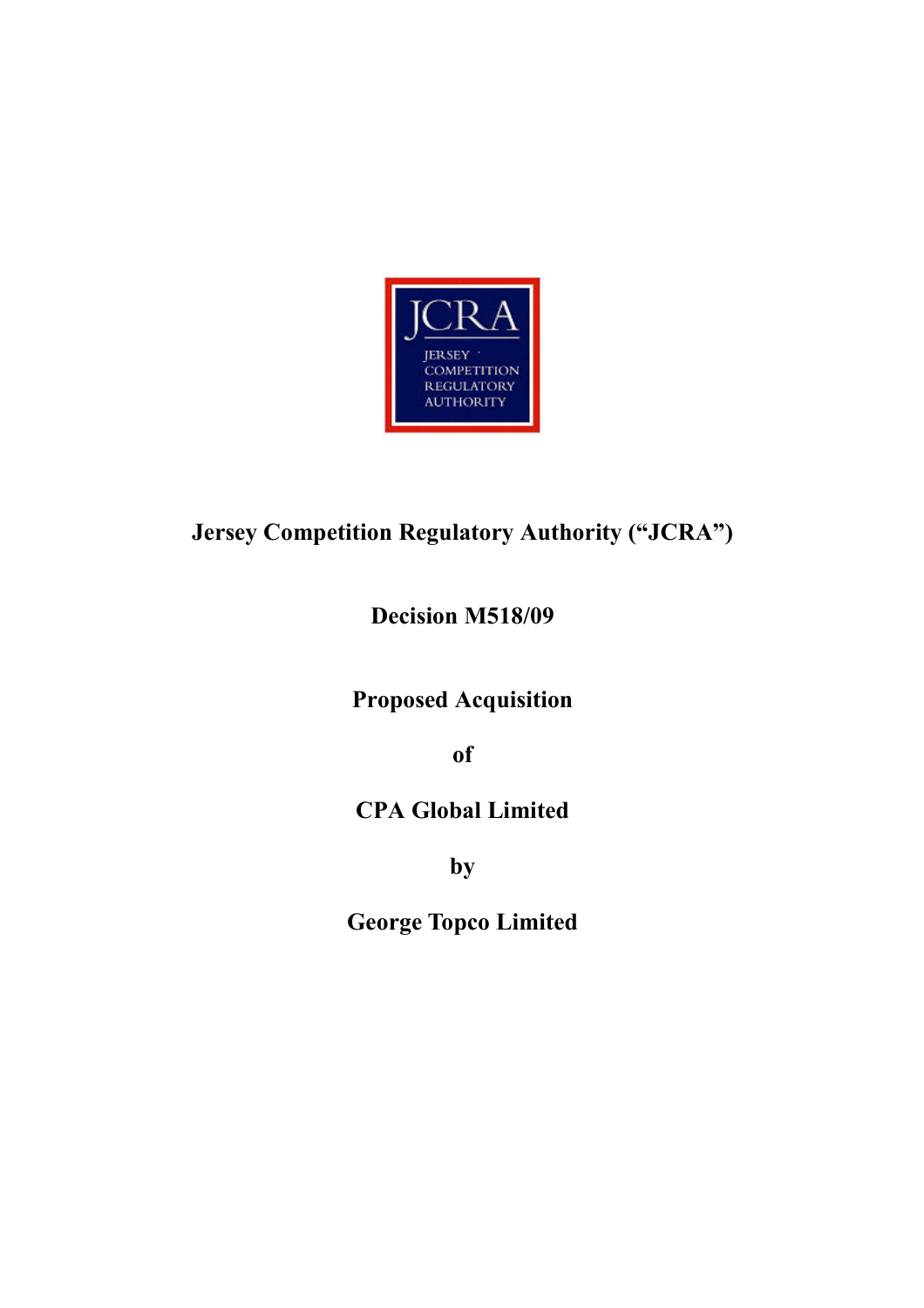# The Notified Transaction

- 1. On 16 December 2009, the JCRA received an application (the "Application") for approval under Articles 20 and 21 of the Competition (Jersey) Law 2005 (the "Law") concerning the proposed acquisition of the entire issued ordinary share capital of CPA Global Limited ("CPA") by George Topco Limited ("Topco"), a company controlled by Intermediate Capital Group plc ("ICG").
- 2. The JCRA registered a notice of its receipt of the Application in the Jersey Gazette and on its website, both on 18 December 2009, inviting comments on the proposed acquisition by 8 January 2010. No comments were received.
- 3. In addition to Jersey, the parties informed that the proposed acquisition required the approval in Germany and the United States of America, and that the required filings had been made with the authorities in these jurisdictions.

# The Parties

 $(a)$  ICG

- 4. According to the Application, ICG is a leading investor in and manager of buyout debt and related assets. ICG manages over £8 billion in assets in 22 funds for over 250 institutional investors, and a further £2.9 billion of assets on its own balance sheet. ICG is listed on the London Stock Exchange.
- 5. According to its 2009 Annual report, ICG is active in many different sectors. The companies that constitute ICG's top 20 assets are involved in the healthcare, business services, shipping and transportation, publishing and printing, cable operator, waste management, leisure and entertainment, building materials, government services, electronics and pharmaceutical sectors.
- 6. Any reference to ICG includes its subsidiaries and the companies it controls, including Topco.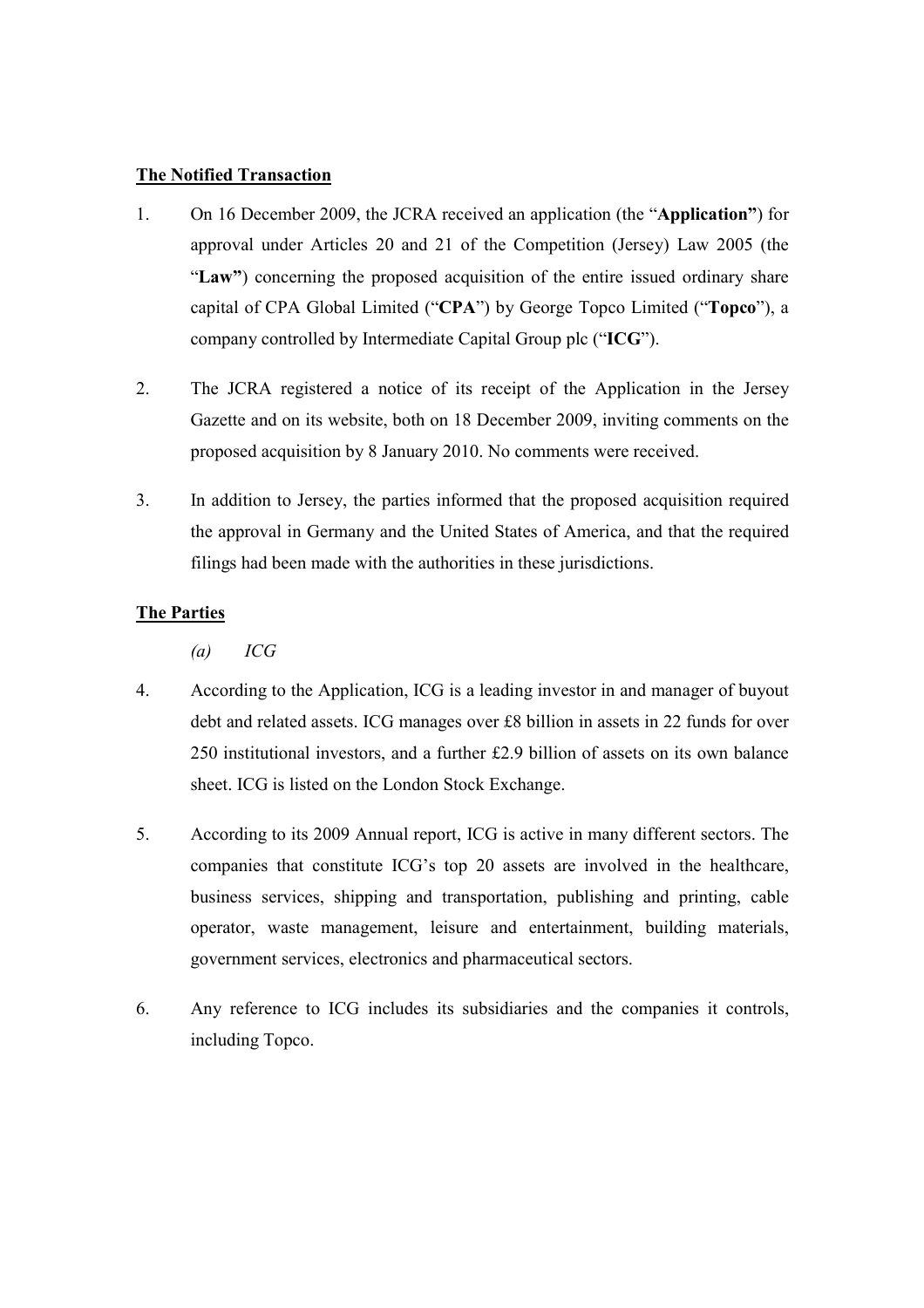#### (b) Topco

- 7. Topco is a company incorporated in Jersey on 13 November 2009 for the purpose of the acquisition and as such does not carry out any trading activities.
	- $\mathcal{C}$   $\mathcal{C}P\mathcal{A}$
- 8. CPA is a company registered in Jersey. According to the Application, CPA is one of the leading legal outsourcing companies in the world, offering a full range of general legal and intellectual property support services.
- 9. Any reference to CPA includes any of its subsidiaries incorporated in Jersey and elsewhere.

#### The Requirement for JCRA Approval

- 10. According to Article 20(1) of the Law, a person must not execute certain mergers or acquisitions except with and in accordance with the approval of the JCRA. According to Article  $2(1)(b)$  of the Law, a merger or acquisition occurs for the purpose of the Law if a person who controls an undertaking acquires direct or indirect control of the whole or part of another undertaking. Pursuant to the proposed acquisition, Topco would acquire control of CPA as defined under Article 2(1)(b). Whereas shareholders and members of the management of CPA will receive a total of  $[40-60]\%$  of the shares in Topco, according to the Application ICG will retain control over Topco for the purposes of the Law. Therefore, ICG will obtain control over CPA.
- 11. The parties applied for JCRA approval under Article 1(4) of the Competition (Mergers and Acquisitions) (Jersey) Order 2005 (the "Order"), which requires JCRA approval under Article 20(1) of the Law where one or more of the parties to the proposed acquisition has an existing share of supply of 40% or more of the supply or purchase of goods or services of any description supplied to or purchased from persons in Jersey. According to the parties, it is possible that CPA has a 40% or more existing share of supply in the provision of patent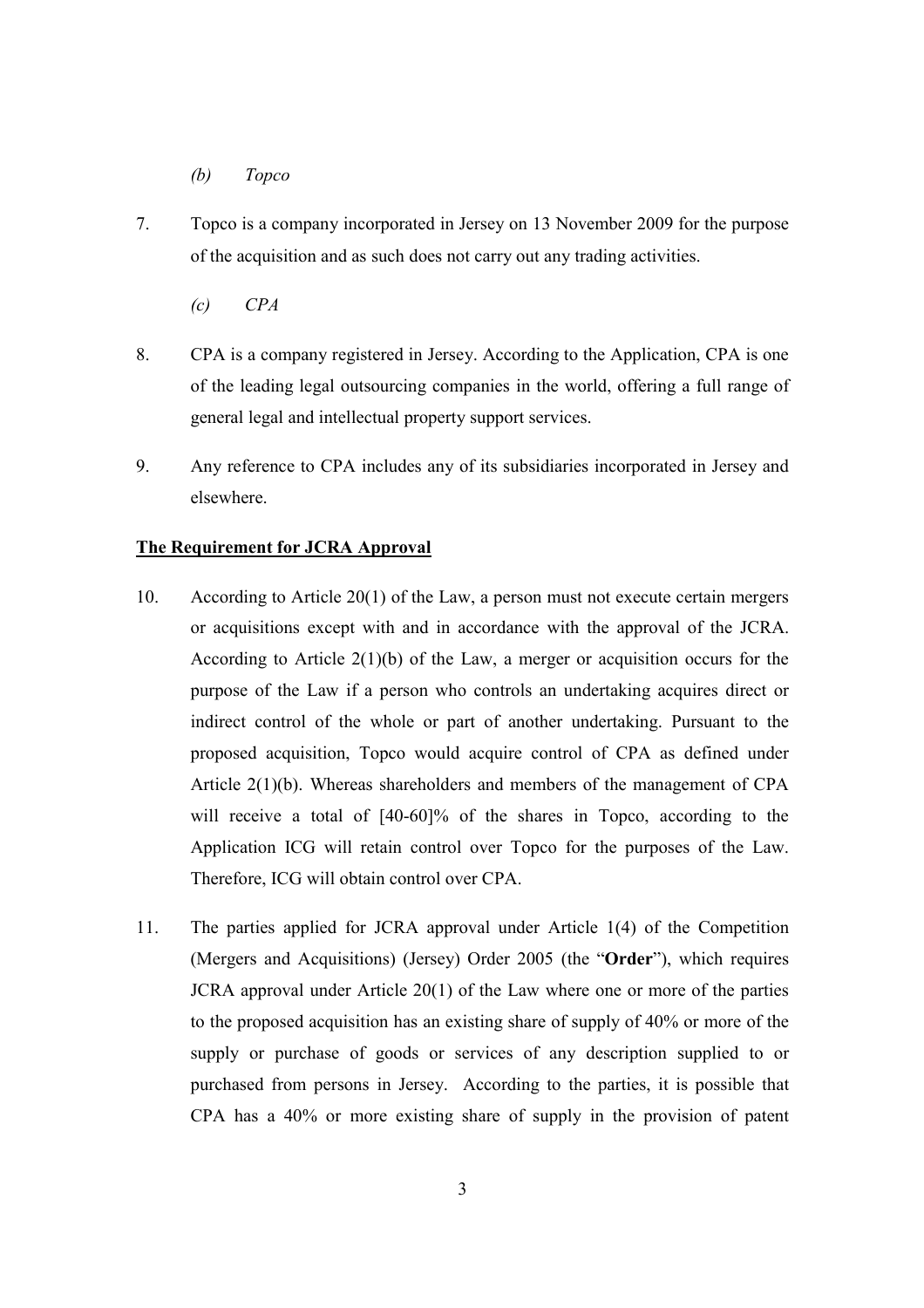renewal services in Jersey. Therefore, pursuant to the Order, the JCRA's approval is required under Article 20(1) of the Law before the proposed acquisition is executed.

#### Assessment

12. Under Article 22(4) of the Law, the JCRA must determine if the proposed acquisition would substantially lessen competition in Jersey or any part thereof, pursuant to the procedures set forth in the JCRA Merger Guideline.<sup>1</sup> As detailed below, the JCRA concludes that this would not be the case.

#### Defining the Affected Relevant Market(s)

- 13. "A relevant product market comprises all those products and/or services which are regarded as interchangeable or substitutable by the consumer, by reason of the products' characteristics, their prices and their intended use  $\mathbb{R}^2$  The relevant geographic market is, stated simply, the area in which competition takes place.
- 14. According to the Application, CPA is active in the legal support services sector, including patent renewal services. The CPA website identifies six services: legal process outsourcing, patents, trademarks, domains, software and IP consulting. These services are supplied to customers based worldwide.
- 15. According to the parties, CPA has a very significant share of supply in international patent renewal services. In relation to patent renewal services, CPA has an estimated market share of 55-60% for patent renewal services supplied globally. For the purpose of this Decision, however, it is not necessary to define the relevant product and geographic markets as the proposed acquisition would not raise competition concerns irrespective of the definition of the relevant markets.

<sup>-</sup> $<sup>1</sup>$  JCRA Guideline, Mergers and Acquisitions at 6.</sup>

<sup>&</sup>lt;sup>2</sup> European Commission Notice on the definition of the relevant product market for the purposes of Community competition law, O.J. C 372 at 2 (9 December 1997).